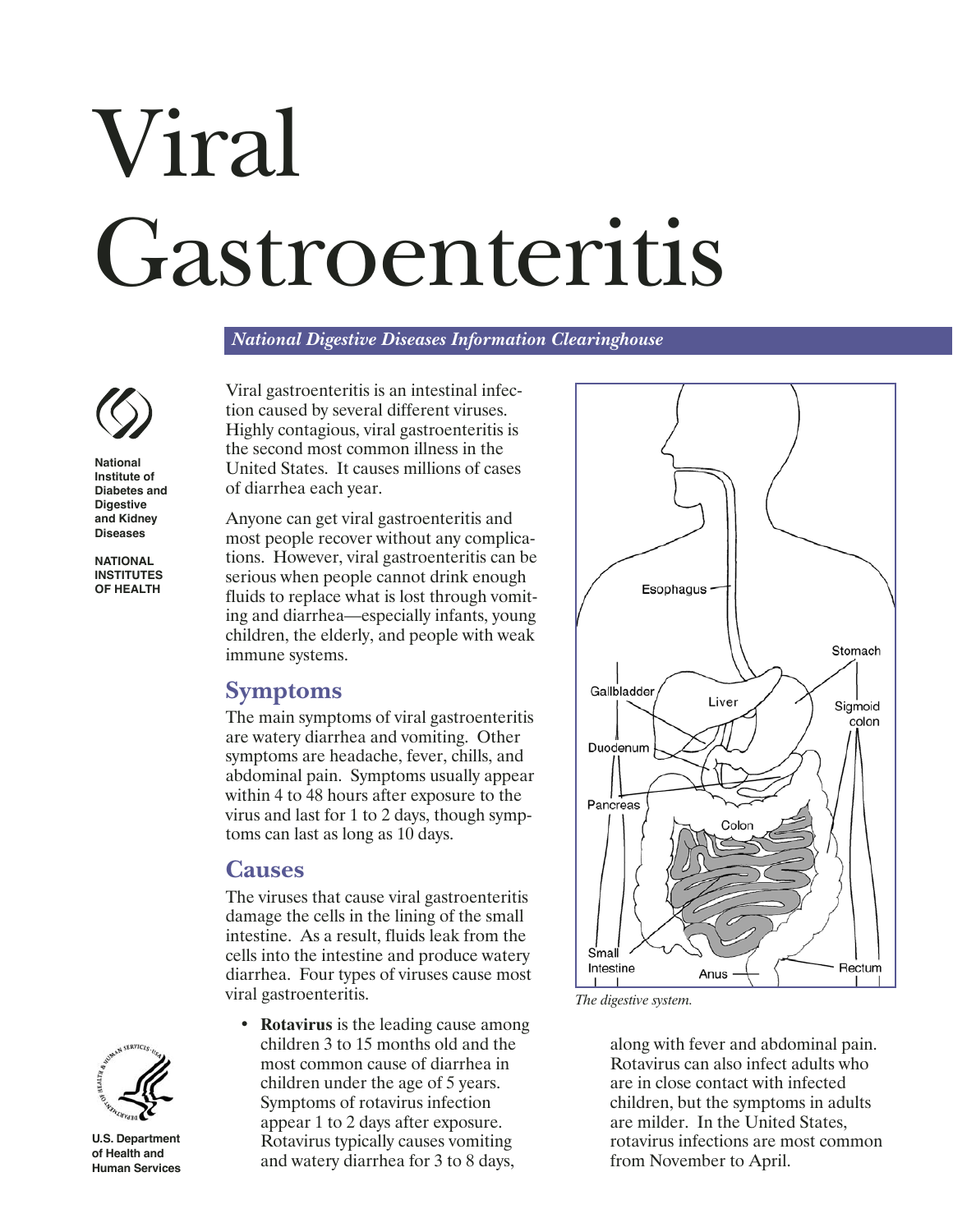- **Adenovirus** occurs mainly in children under the age of 2 years. Of the 49 types of adenoviruses, one strain affects the gastrointestinal tract causing vomiting and diarrhea. Symptoms typically appear 1 week after exposure. Adenovirus infections occur year round.
- **Caliciviruses** cause infection in people of all ages. This family of viruses is divided into 4 types, the noroviruses being the most common and most responsible for infecting people. The noroviruses are usually responsible for epidemics of viral gastroenteritis and occur more frequently from October to April. Infected people experience vomiting and diarrhea, fatigue, headache, and sometimes muscle aches. The symptoms appear within 1 to 3 days of exposure.
- **Astrovirus** also infects primarily infants, young children, and the elderly. This virus is most active during the winter months. Vomiting and diarrhea appear within 1 to 3 days of exposure.

## **Transmission**

Viral gastroenteritis is highly contagious. The viruses are commonly transmitted by people with unwashed hands. People can get the viruses through close contact with infected individuals by sharing their food, drink, or eating utensils, or by eating food or drinking beverages that are

called "stomach flu," but it is not caused the stomach. Also, viral gastroenteritis is not caused by bacteria or parasites. For information about bacterial infections, please see the *Bacteria and Foodborne Illness* fact sheet from the National Institute of Diabetes and Digestive Viral gastroenteritis is often mistakenly by the influenza virus and it does not infect and Kidney Diseases (NIDDK).

contaminated with the virus. Noroviruses in particular, are typically spread to other people by contact with stool or vomit of infected people and through contaminated water or food—especially oysters from contaminated waters.

People who no longer have symptoms may still be contagious, since the virus can be found in their stool for up to 2 weeks after they recover from their illness. Also, people can become infected without having symptoms and they can still spread the infection.

Outbreaks of viral gastroenteritis can occur in households, child care settings, schools, nursing homes, cruise ships, camps, dormitories, restaurants, and other places where people gather in groups. If you suspect that you were exposed to a virus in one of these settings or by foods prepared on the premise of places such as a restaurant, deli, or bakery, you may want to contact your local health department, which tracks outbreaks.

## **Diagnosis**

If you think you have viral gastroenteritis, you may want to see your doctor. Doctors generally diagnose viral gastroenteritis based on the symptoms and a physical examination. Your doctor may ask for a stool sample to test for rotavirus or to rule out bacteria or parasites as the cause of your symptoms. No routine tests are currently available for the other types of viruses.

## **Treatment**

Most cases of viral gastroenteritis resolve over time without specific treatment. Antibiotics are not effective against viral infections. The primary goal of treatment is to reduce the symptoms, and prompt treatment may be needed to prevent dehydration.

Your body needs fluids to function. Dehydration is the loss of fluids from the body. Important salts or minerals, known as electrolytes, can also be lost with the fluids.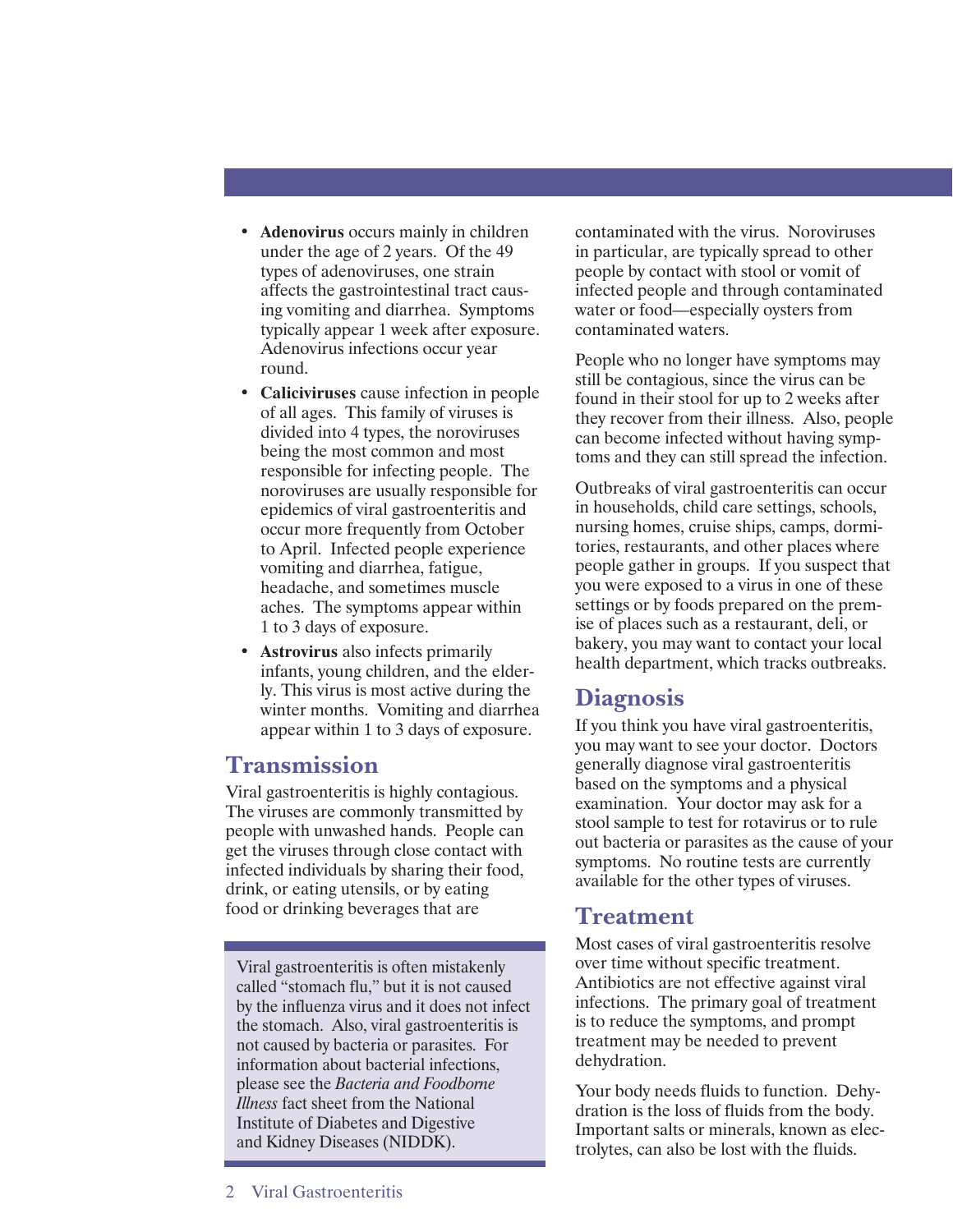Dehydration can be caused by diarrhea, vomiting, excessive urination, excessive sweating, or by not drinking enough fluids because of nausea, difficulty swallowing, or loss of appetite.

In viral gastroenteritis, the combination of diarrhea and vomiting can cause dehydration. The symptoms of dehydration are

- excessive thirst
- dry mouth
- little or no urine or dark yellow urine
- decreased tears
- severe weakness or lethargy
- dizziness or lightheadedness

If you notice any of these symptoms, you should talk to your doctor. Mild dehydration can be treated by drinking liquids. Severe dehydration may require intravenous fluids and hospitalization. Untreated severe dehydration can be life threatening.

Children present special concerns. Because of their smaller body size, infants and children are at greater risk of dehydration from diarrhea and vomiting. Oral rehydration solutions such as Pedialyte can replace lost fluids, minerals, and salts.

The following steps may help relieve the symptoms of viral gastroenteritis.

- Allow your gastrointestinal tract to settle by not eating for a few hours.
- Sip small amounts of clear liquids or suck on ice chips if vomiting is still a problem.
- Give infants and children oral rehydration solutions to replace fluids and lost electrolytes.
- Gradually reintroduce food, starting with bland, easy-to-digest food, like toast, broth, apples, bananas, and rice.
- • Avoid dairy products, caffeine, and alcohol until recovery is complete.
- Get plenty of rest.

#### **Points to Remember**

- Viral gastroenteritis is a highly contagious infection of the intestines caused by one of several viruses.
- Although sometimes called "stomach" flu," viral gastroenteritis is not caused by the influenza virus and does not affect the stomach.
- The main symptoms are watery diarrhea and vomiting.
- Anyone can get viral gastroenteritis through unwashed hands, close contact with an infected person, or food and beverages that contain the virus.
- Diagnosis is based on the symptoms and a physical examination. Currently only rotavirus can be rapidly detected in a stool test.
- Viral gastroenteritis has no specific treatment; antibiotics are not effective against viruses. Treatment focuses on reducing the symptoms and preventing dehydration.
- The symptoms of dehydration are excessive thirst, dry mouth, dark yellow urine or little or no urine, decreased tears, severe weakness or lethargy, and dizziness or lightheadedness.
- Infants, young children, the elderly, and people with weak immune systems have a higher risk of developing dehydration due to vomiting and diarrhea.
- People with viral gastroenteritis should rest, drink clear liquids, and eat easy-to-digest foods.
- For infants and young children, oral rehydration solutions can replace lost fluids, minerals, and salts.
- Avoid viral gastroenteritis by the bathroom or changing diapers, disinfecting contaminated surfaces, and avoiding foods or liquids that might be contaminated. washing hands thoroughly after using